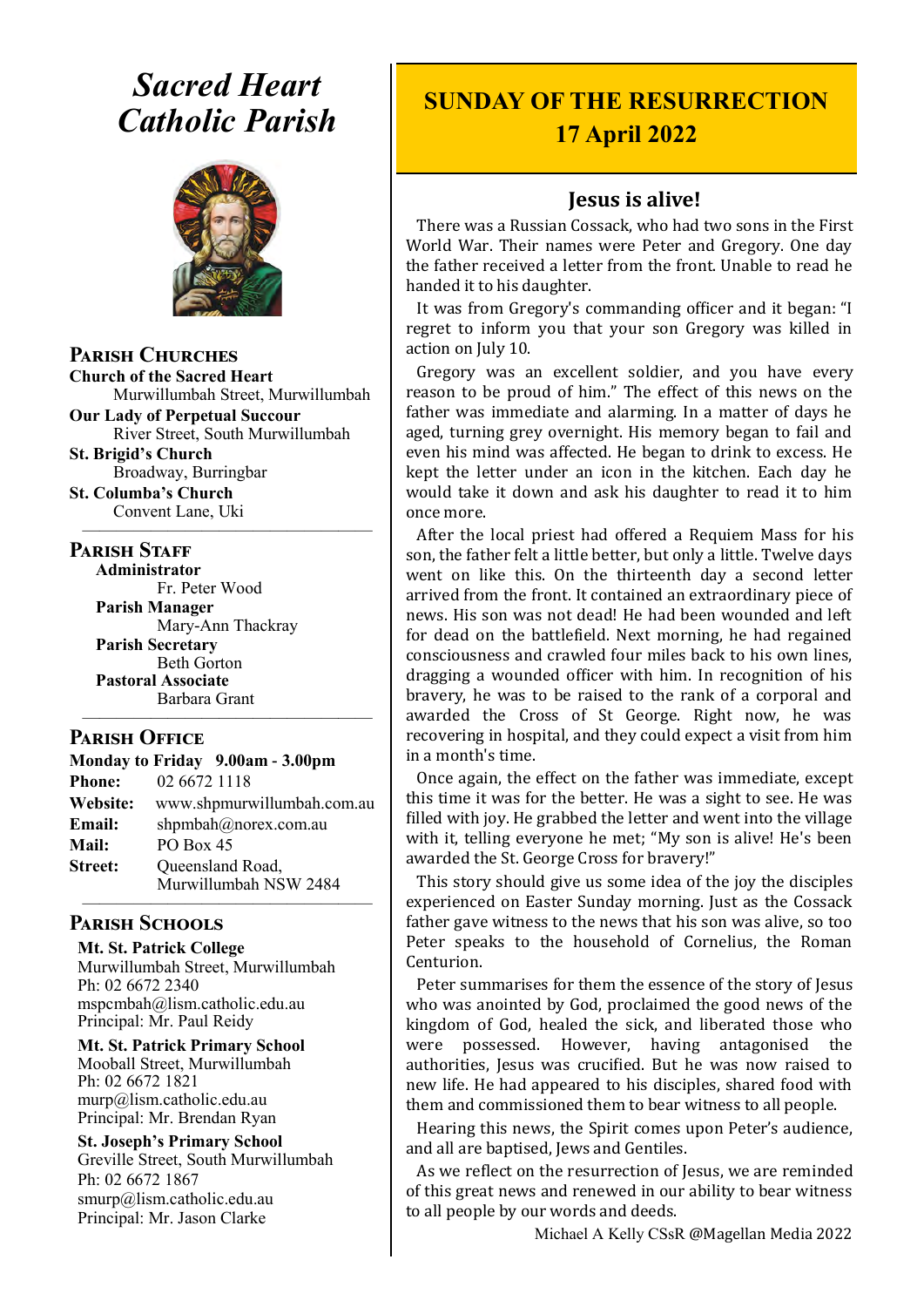# This week in the Parish

| Thursday 14  | 7:00 pm - MASS OF THE LORD'S SUPPER FOLLOWED<br>BY ADORATION                                                                                                         |
|--------------|----------------------------------------------------------------------------------------------------------------------------------------------------------------------|
| Friday 15    | 9:00 am - STATIONS OF THE CROSS<br>3:00pm - FRIDAY OF THE PASSION OF THE LORD                                                                                        |
| Saturday 16  | 7:00 pm - EASTER SUNDAY OF THE RESURRECTION<br>OF THE LORD                                                                                                           |
| Sunday 17    | 9:00 am - SUNDAY OF THE RESURRECTION<br>10:15 am - Baptism                                                                                                           |
| Tuesday 19   | 4:30 pm - Hour of Prayer<br>No Mass today                                                                                                                            |
| Wednesday 20 | 10:00 am - Men's Group Morning Tea (see note below)<br>4:30 pm - Hour of Prayer<br>No Mass today                                                                     |
| Thursday 21  | No Mass today                                                                                                                                                        |
| Friday 22    | No Mass today                                                                                                                                                        |
| Saturday 23  | 9:00 pm - Mass of Anointing<br>6:00 pm - Vigil Mass                                                                                                                  |
| Sunday 24    | <b>SECOND SUNDAY OF EASTER (Divine Mercy Sunday)</b><br>$8:00$ am - Mass<br>$10:00$ am - Mass<br>2:00 pm - Wedding - Sacred Heart Church<br>Jess Tunsted & Tomas Yeo |
| Monday 25    | ANZAC DAY - Mass 9:00 am                                                                                                                                             |

## **Please Pray For:**

#### **Recently Deceased**:

Fr John Worthington, Mary Coleman, Lyle Houlahan, Kath O'Keeffe, John Keevers

#### **Anniversaries:**

Bishop John Satterthwaite (Fourth Bishop of Lismore), Nora Biltoft

**Those Who Are Sick:** Michael Egan, Deb Craig, Fr Anthony Lemon, James Wallace

## **Reading Roster | Year C**

#### **23/24 April | 2nd Sunday of Easter**

6 pm - Grace Molloy

- 8 am Barbara Cook
- 10 am Lorraine Green

**View Mass At Home -** *There are several options to tune into Mass at home when you can't join us:* 

- *Bishop Greg continues to online-stream Sunday Mass on the Diocesan YouTube channel - 9:00 am.*
- *Freeview TV - Channel 10 Sunday 6 am*

#### **Acknowledgement of Country**

*We would like to acknowledge the Bundjalung people who are the Traditional Owners of this land on which we gather and pray today. We pay our respects to the Elders past, present and emerging, and extend that respect to other Aboriginal and Torres Strait Islander people past, present and emerging.* 



## HOUR FOR PRIVATE PRAYER

Each Tuesday & Wednesday from 4:30 pm

#### **Wednesday Word**

Copies of Wednesday Word, with this weekend's readings, are available for you in the Church.

## ORGAN RECITAL

## Christopher Trikilis

Director of Music | St Stephen's Cathedral, Brisbane

#### 2:30 pm | Sunday 24 April All Saints Anglican Church \$18/\$12 entry

Tickets at door or book online: www.trybooking.com/BTHQL

The recital program will include works by European Masters and more recent American composers.

## **BAPTISM**

**Please welcome Harriet Catherine Smith to our faith community.**

## **CONFIRMATION**

**Congratulations to Florida Roka who received the Sacrament of Confirmation during the Easter ceremonies.** 



## **Catholic Men's Group**

April morning tea | Wednesday 20 April | 10:00 am Murwillumbah Services Club Enquiries: Alex Lever 0458 817 021

#### **All Men Are Welcome**

## **'Mass of Anointing' 9am | Saturday | 23 April**

The Sacrament of the Anointing of the Sick is a prayer of healing which may be celebrated individually and communally, and may be received more than once.

**All Parishioners Are Welcome.** 

## **Parish Office This Week…**

Parish Office will be CLOSED Monday 18 April and will re-open 9am Tuesday 19 April.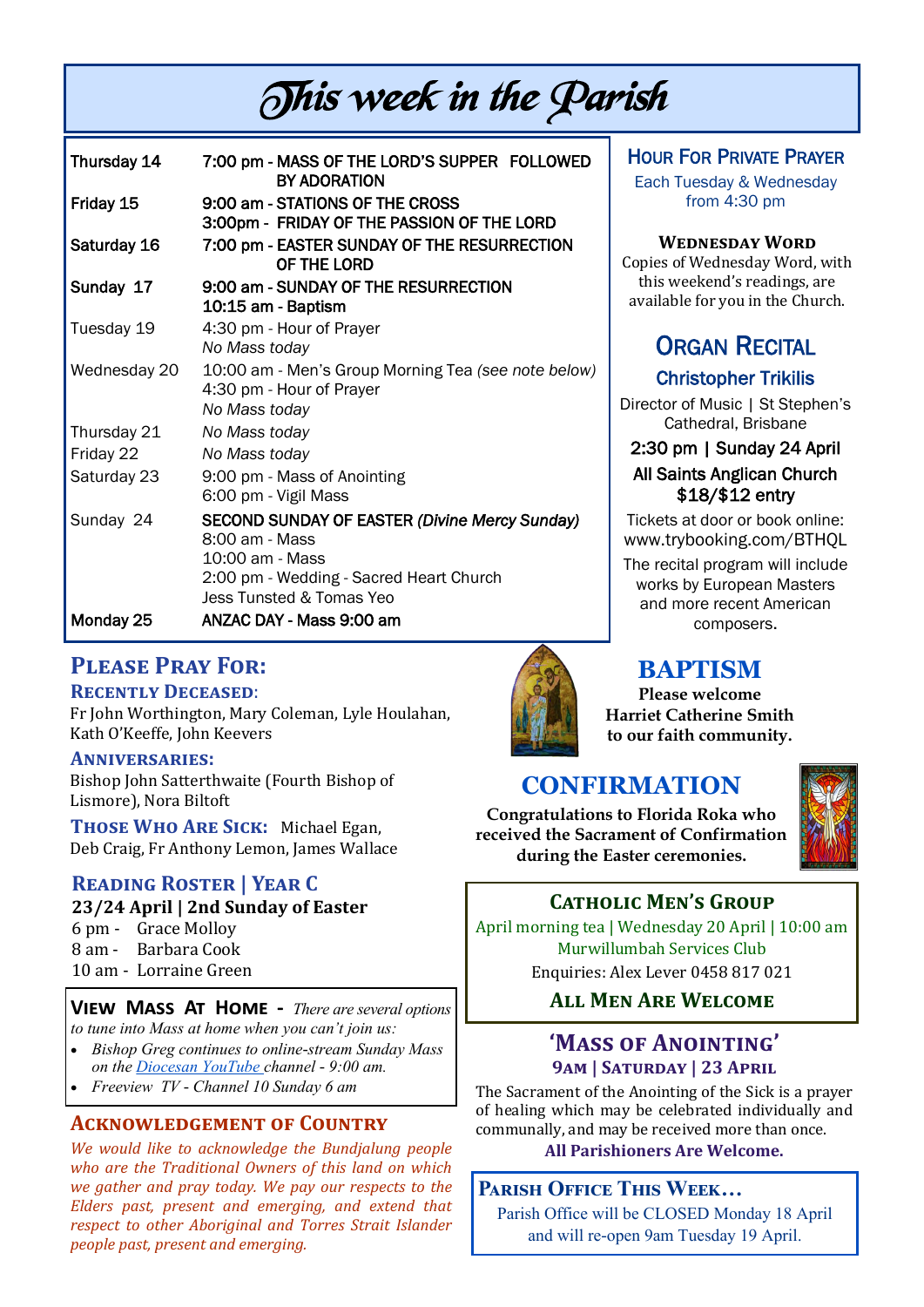

## **HAPPY AND HOLY EASTER**

to all parishioners from Fr Peter, Fr Anthony and the Parish staff. May it be a time of special grace for you and your families.

## **THANK YOU**

A very special thank you to all who participated in any way in the Holy Week Ceremonies & their preparation.

#### **DIVINE MERCY NOVENA**

The Divine Mercy Novena commences on Good Friday 15 April. *Novena prayer cards are available this weekend.* Divine Mercy Sunday is celebrated on the Second Sunday of Easter (within the Easter Octave).

## **Good Friday - Holy Land Collection**

The annual collection for the support of the church in the Holy Land takes place on Good Friday. This collection promotes the missionary work of the Church in the Holy Land by providing welfare assistance to local Christians in areas such as health, education, employment and housing. Last year, Australian Catholics donated over \$1.2 million. Your generosity is greatly appreciated.

Please remember the Christians of the Holy Land this Good Friday and please keep them in your prayers.

Envelopes are available for your donation, with Credit Card facility. Thank you for your support of the Holy Land.

**'He is risen! Truly, he is risen!' '**He departed from our sight that we might return to our heart, and there find him. For he departed, and behold, he is here.' *- St Augustine*

## **Bishop Greg's Easter Message 2022**



Dear Brothers and Sisters

The Easter story is the common story of every person. Somewhere in the events and emotions culminating in the burial of Jesus we find ourselves. Suffering, rejection, betrayal, death, grief and loss are part of the human experience. In the last few months we have been through much of this. Each year this Easter story brings hope and life to many because Jesus' burial is not the end of the story. On Easter Sunday Jesus rises from the dead. Life is transformed and we are changed. There is always something wonderful on the other side of suffering, all we have to do is hope. I think that the world is divided into resurrection and nonresurrection people, between those who are resilient and those who are pessimistic. We admire the resilient, hope filled positive people. We admire resurrection people. This Easter let us strive to be resurrection people who believe in God, ourselves and a grace filled future.

I wish you a happy and blessed Easter. Most Revd Greg Homeming OCD Bishop of Lismore

#### **Parish Pastoral Council Survey…**

The Sacred Heart Pastoral Council is seeking the views of parishioners on the current regular Sunday and weekday Mass times in the Sacred Heart Church.

If you would like to comment or make suggestions regarding Mass times, please complete the form and return to the Parish Office, place on collection plate, or place in the Parish Pastoral Council box located in the Sacred Heart Church **by Sunday 1 May.** 

Forms can be found in this weekend's bulletin, on the table in the church or from the Parish Office.

## **Easter Sunday**



**Caritas** 

**Happy Easter from all at Caritas Australia! Thank you for supporting Caritas Australia's Project Compassion 2022 Lenten appeal.**

Together, we can help vulnerable communities face their challenges today and build a better tomorrow For All Future Generations. You can donate **through Project Compassion donation boxes and envelopes available from your Parish, by visiting lent.caritas.org.au, or by calling 1800 024 413.**